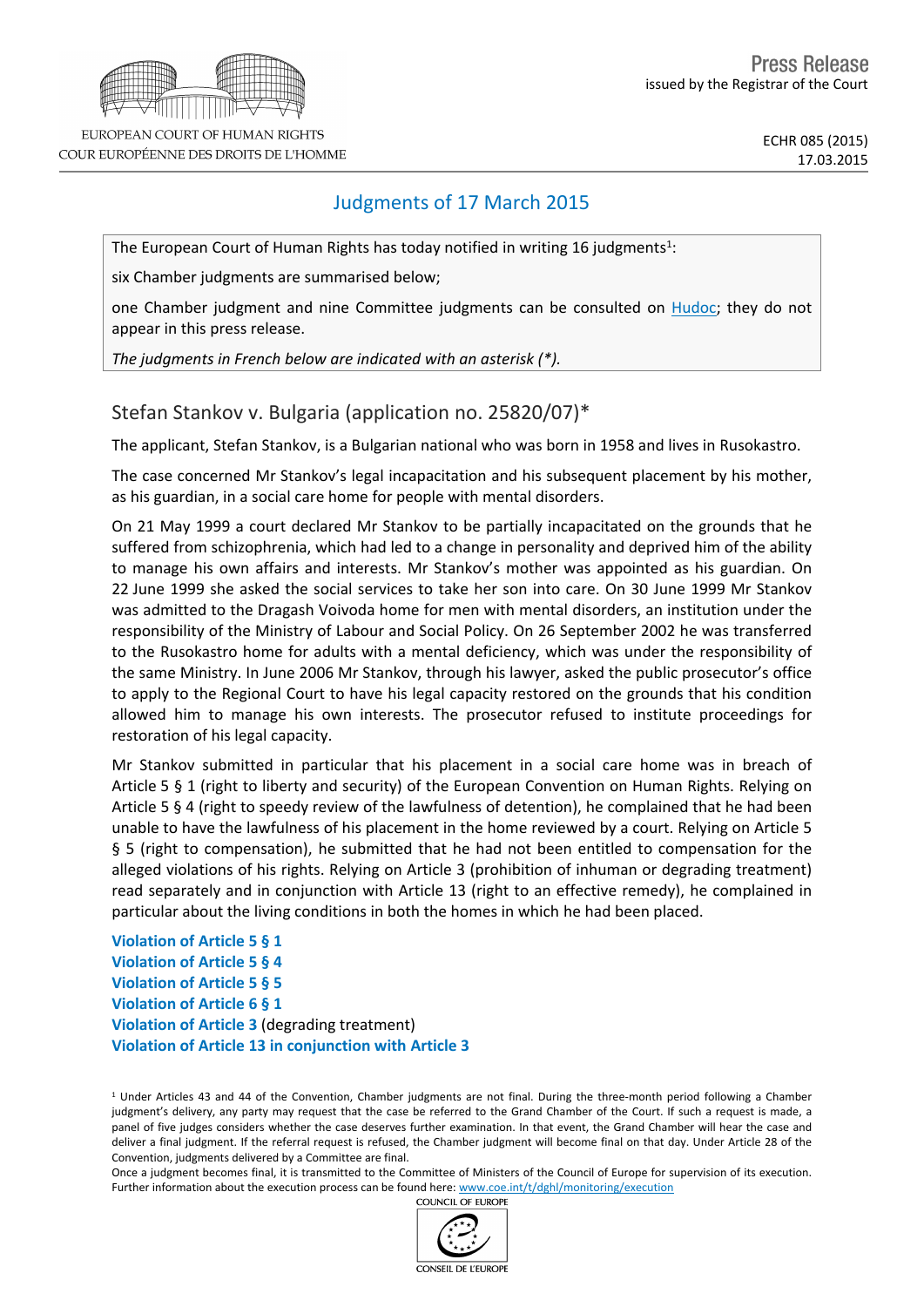**Just satisfaction**: 15,500 euros (EUR) (non-pecuniary damage) and EUR 6,000 (costs and expenses)

### Chinez v. Romania (no. 2040/12)

The applicants, Mihai, Marius-Romeo and Ionuţ Ludovic Chinez, are Romanian nationals who were born in 1986, 1987 and 1985 respectively and live in Bucharest. They are brothers. Their case concerned an incident in which all three brothers claimed to have been attacked by a group of taxi drivers, forcibly detained by the police and two of the brothers ill-treated by the police whilst in detention.

Late one night in March 2008 the three brothers and their parents hailed a taxi in the street because they wanted to go to the local police station to report a crime. The taxi driver stopped but refused to take them and an argument ensued. The taxi driver was joined by other drivers from his firm and two police officers patrolling the area stopped when they noticed the group. They were subsequently joined by three more police units. The argument escalated into a fight. The police allege that they were attacked by the brothers and their father. The police took the three brothers to the police station. Two of the brothers allege that they were beaten by the police at the police station, one of whom had to be taken by ambulance to hospital where he remained for two days. The two brothers who remained at the police station were questioned and released the following afternoon when their lawyer arrived.

In July 2008 the three brothers brought criminal proceedings against the police officers who they claimed had subjected them to abusive behaviour, unlawful arrest and misconduct. In June 2011 the Prosecutor's Office of the Bucharest Court of Appeal dismissed the complaint about police misconduct at the police station, a decision upheld on appeal, but decided to continue investigating the police officers who had been at the scene of the argument on the street. This investigation is pending.

Relying in substance on Article 3 (prohibition of inhuman or degrading treatment), the brothers complained in particular that they had been subjected to ill-treatment by the police officers as well as the taxi drivers in 2008, and that there had been neither effective investigation nor a fair trial in relation to their complaints.

**Violation of Article 3** (investigation) **No violation of Article 3** (treatment)

**Just satisfaction**: EUR 7,500 (non-pecuniary damage) and EUR 200 (costs and expenses)

### Dobre and Others v. Romania (no. 34160/09)\*

The applicants, Petre Dobre, Stela Ioţcovci, Rădoica Iezdici, Victoria Balogh, Ioan Tomesc, Virgil Prodan, Daniela-Oxana Radu and Vasile-Adrian Drăgulescu, are eight Romanian nationals who were born in 1959, 1964, 1938, 1945, 1953, 1958, 1955 and 1945 respectively. They all live in Timişoara, except for Ms Iezdici, who lives in Variaş. They are victims or the heirs of victims of the armed crackdown on the anti-totalitarian demonstrations which started in Timişoara on 16 December 1989.

Relying in particular on Article 2 (right to life), the first four applicants complained that the authorities had not conducted an effective investigation into the death of their relatives during the crackdown on the December 1989 demonstrations in Timişoara. The other four complained that the authorities had not conducted an effective investigation into the life-endangering acts of ill-treatment to which they had allegedly been subjected in the context of the same events.

#### **Violation of Article 2** (investigation)

**Just satisfaction**: EUR 8,000 to each of the eight applicants (non-pecuniary damage)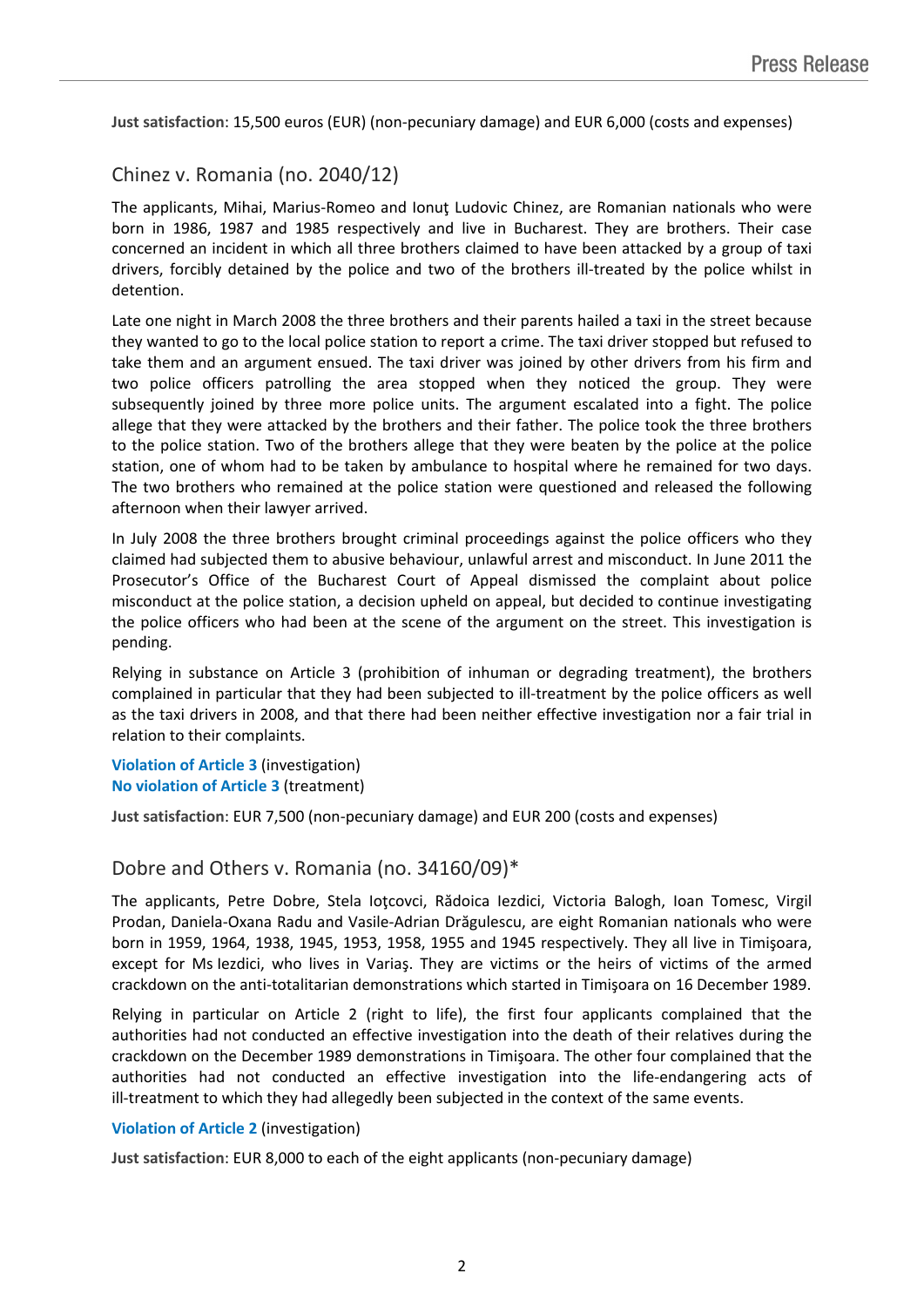## Akdemir and Evin v. Turkey (nos. 58255/08 and 29725/09)\*

The applicants are four Turkish nationals: Aysel Akdemir, the mother of the late Turgay Ergin, and Fatma Evin, the mother of the other two applicants, Suat Evin and Servet Evin.

The case concerned the explosion of a device found by a group of children, killing one of them and seriously injuring the others, and the length of the compensation proceedings subsequently brought by their parents.

On 13 March 1999, in the Hani district (province of Diyarbakır), Turgay Ergin, a seven-year-old boy, was playing with Servat Evin, aged eight, when Suat Evin, aged 11, came up to them with an object he had found in a bin near a military shooting range. The object exploded in his hands. Servat Evin suffered brain damage and displacement of the cornea, and Suat Evin had his left forearm amputated. Turgay Ergin died from his injuries.

On 2 August 1999 the Hani public prosecutor's office concluded that the death had been caused by the explosion of a bomb – originally an explosive device belonging to the armed forces – that had been prepared by PKK terrorists and left in a bin. Its efforts to identify the perpetrators were unsuccessful. On 3 July 2009 it discontinued the case as the prosecution had become time-barred.

In February 2000 Aysel Akdemir and Fatma Evin applied to the Ministry of the Interior for compensation for the death of and injuries to their respective children, but to no avail. In June 2000 Ms Akdemir and Ms Evin brought a compensation claim with the Administrative Court, in which Ms Akdemir sought a sum equivalent at the time to 52,859 euros (EUR) for pecuniary and non-pecuniary damage and Ms Evin, on behalf of her children, sought the equivalent of EUR 70,150 at the time for pecuniary damage. In accordance with subsequent court decisions, Ms Akdemir received a sum equivalent to EUR 22,172 in January 2011. In January 2012 Ms Evin and her children were awarded the equivalent of EUR 38,036 in accordance with court decisions.

Relying in particular on Article 6  $\S$  1 (right to a fair trial within a reasonable time), the applicants complained about the length of the proceedings in the administrative courts.

#### **Violation of Article 6 § 1** (length of proceedings)

**Just satisfaction**: EUR 6,000 jointly to Fatma Evin, Suat Evin and Servet Evin and EUR 5,000 EUR to Aysel Akdemir (non-pecuniary damage)

Revision

### Cülaz and Others v. Turkey (nos. 7524/06 and 39046/10)\*

In this case, in which the Court delivered a [judgment](ttp://hudoc.echr.coe.int/sites/eng/pages/search.aspx?i=003-4733833-5752598) [on](ttp://hudoc.echr.coe.int/sites/eng/pages/search.aspx?i=003-4733833-5752598) [15](ttp://hudoc.echr.coe.int/sites/eng/pages/search.aspx?i=003-4733833-5752598) [April](ttp://hudoc.echr.coe.int/sites/eng/pages/search.aspx?i=003-4733833-5752598) [2014](ttp://hudoc.echr.coe.int/sites/eng/pages/search.aspx?i=003-4733833-5752598), the applicants are 18 Turkish nationals, all of whom live in Silopi (Turkey), except for one who lives in Brussels (Belgium).

The case concerned relatives of the applicants who had been arrested and taken to Görümlü gendarmerie station; their families had had no news of them since.

The Court found a violation of Article 2 (right to life; investigation) as regards application no. 7524/06. It declared application no. 39046/10 inadmissible. By way of just satisfaction in application no. 7524/06, the Court awarded EUR 65,000 to each applicant family in respect of non-pecuniary damage and EUR 5,000 to all the applicants jointly in respect of costs and expenses.

On 6 November 2014 the applicants' representative informed the Court that the applicant Yasin Akıl was not the son but the brother of İbrahim Akıl, one of the disappeared. He requested the revision of the judgment in accordance with Rule 80 of the Rules of Court. The Government stated that they had no objection to the revision of the Court's judgment of 15 April 2014.

**The Court decided to revise its judgment** of 15 April 2014 in so far as it concerned the claims made by İbrahim Akıl's relatives in respect of non-pecuniary damage, and held that Turkey was to pay